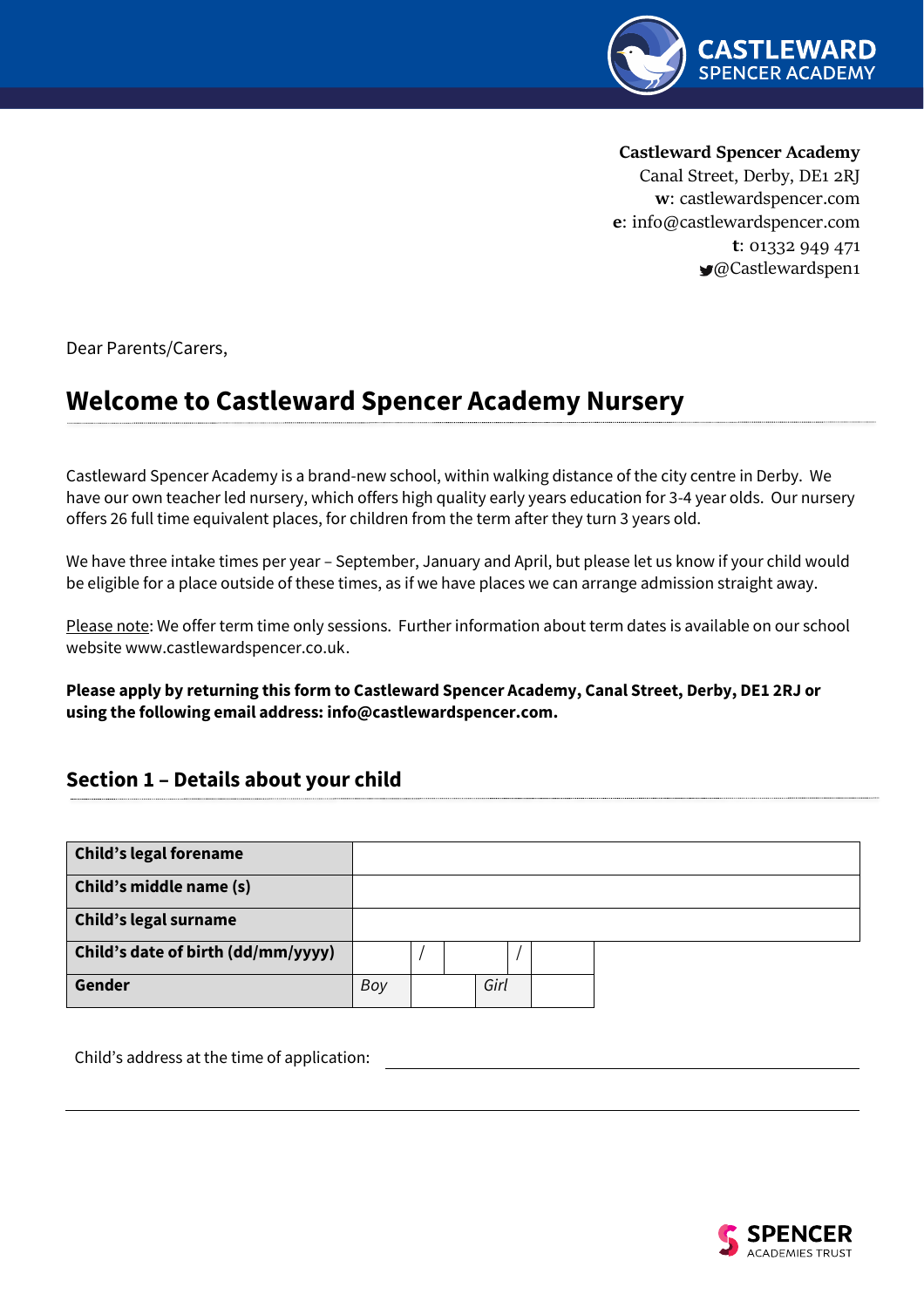Is your child in the care of a Local Authority or has the child previously been in care but has now been adopted or is subject to either a child arrangements order or special guardianship order?

| <b>YES</b> | <b>NO</b> |  |
|------------|-----------|--|
|            |           |  |

If so, please provide evidence of adoption, child arrangements order or special guardianship order as appropriate

# **If in care, or previously in care, by which Local Authority?**

# **Section 2 - Nursery Choice**

Castleward Spencer Academy Nursery will open from 8.45am to 3.25pm each day. This flexible approach to nursery provision has been developed with a working family in mind. Parents are able to request the following sessions, dependent on availability.

|    | Fifteen hour places can be used in the following ways:                                        |
|----|-----------------------------------------------------------------------------------------------|
|    | 8:45am - 11:45am Monday to Friday                                                             |
| 2. | 12:25pm - 3:25pm Monday to Friday                                                             |
| 3. | 8:45am - 3:25pm which can be taken over two and a half days e.g. Monday and Wednesday all day |
|    | and a Friday morning.                                                                         |

*\*\* 11:45am – 12:25pm incurs a £2.00 supervision charge over lunchtime*

| Thirty hour places can be used in the following ways: |
|-------------------------------------------------------|
| 8:45am – 3:25pm Monday to Friday                      |
| 8:45am – 2.45pm Monday to Friday                      |

 *\*\* 11:45am – 12:25pm incurs a £2.00 supervision charge over lunchtime*

For pupils who receive 15 hours, you may be able to book extra sessions depending on spaces available. For a single three-hour session, this would cost an additional £12.50. Parents will be able to request and pay for as many additional sessions as we are able to accommodate, considering pupil to adult ratio numbers.

When a child attends school over lunchtime, a lunch can be purchased for £2.00 each day or parents can choose to provide a packed lunch.

\*Parents must provide a packed lunch where children are in school over lunchtime.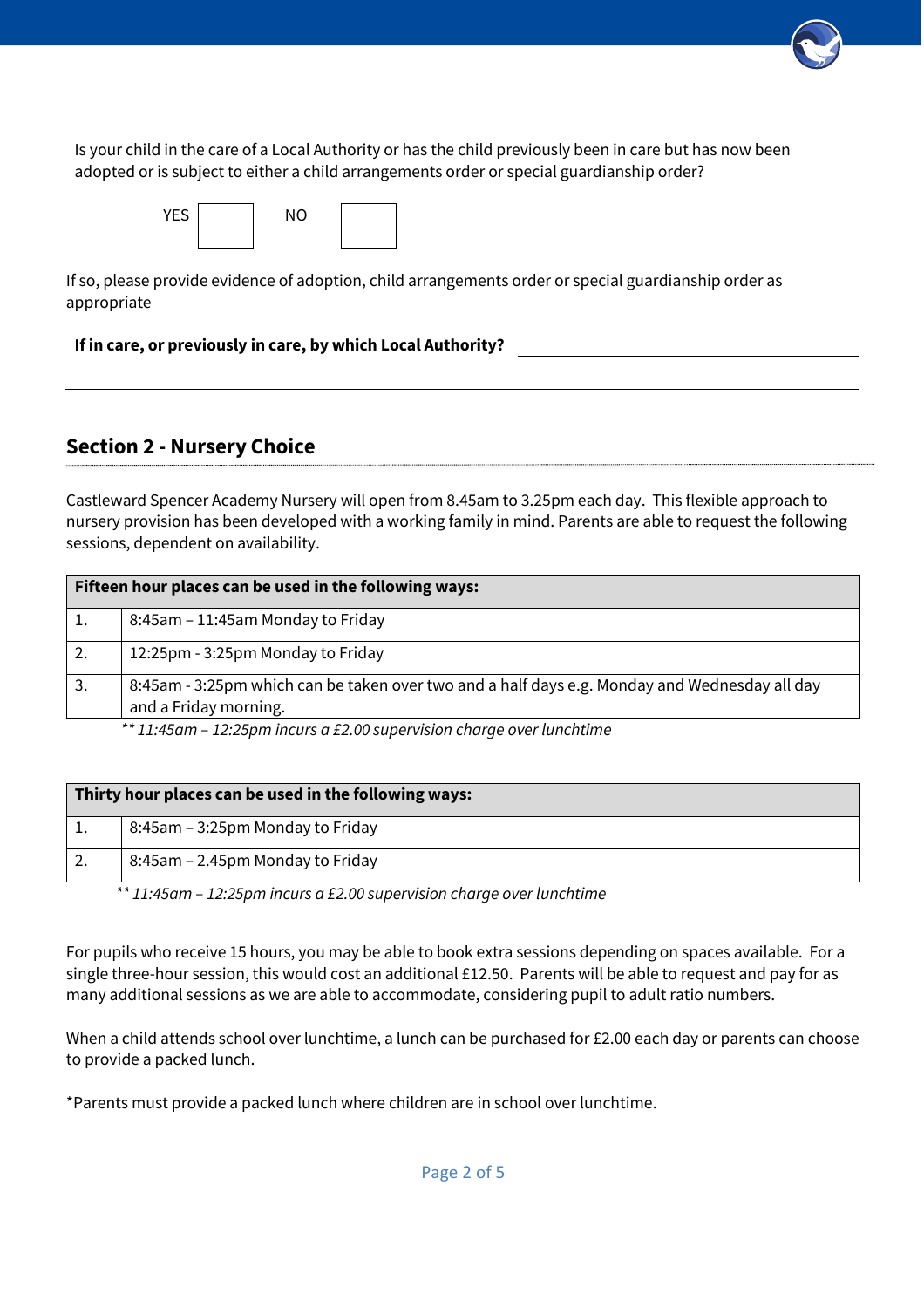Daily learning opportunities are planned for your child by experienced teachers and teaching assistants. They carefully consider the individual needs and interests of the children. Our aim is to provide learning experiences in play, which reflect your child's interests and motivations, while meeting the needs of their different learning styles. We learn inside and outdoors each day, utilising our high-quality resources and exquisite learning environments. Although acceptance into our Nursery does not guarantee a place in our Reception class, both Reception and Nursery work closely together to ensure a smooth transition into mainstream education.

# **Please complete the section below**

# **Part 1**

I would like to apply for: *15 hours 30 hours*

# **Part 2**

I have read the proposals for session times and am aware of any possible costs for extra sessions or lunch supervision at this nursery.

*Please tick*

#### **Part 3**

For 15 hour places please tick the sessions you would require, below. If no preference please tick the box provided.

#### **I would like:**

If you would also like to book dinners please add **D** or if bringing a packed lunch please add **P** to the box as well as the tick

| <b>Times for 15 hour</b><br>places | <b>Monday</b> | <b>Tuesday</b> | Wednesday | Thursday | <b>Friday</b> |
|------------------------------------|---------------|----------------|-----------|----------|---------------|
|                                    |               |                |           |          |               |
| $8:45$ am – 11:45am                |               |                |           |          |               |
|                                    |               |                |           |          |               |
| $12:25$ pm – 3:25pm                |               |                |           |          |               |
| $8:45$ am – 3:30pm (2.5            |               |                |           |          |               |
| days per week)                     |               |                |           |          |               |

Please note, this will help us to allocate sessions. We will notify you which sessions your child has been allocated by email in your offer letter. Each session is 3 hours long. Lunch is 45 minutes.

If you would be interested in booking further paid sessions, dependent on availability other than your child's morning or afternoon sessions, please write E for extra sessions in whichever boxes you would require as we will try to accommodate wherever possible. These sessions would be payable in advance and there is no refund for any sessions not attended, although we may be able to move the session to another date depending on numbers of pupils in that session.

We will be using Parentpay as our means of payment for sessions and for booking school dinners.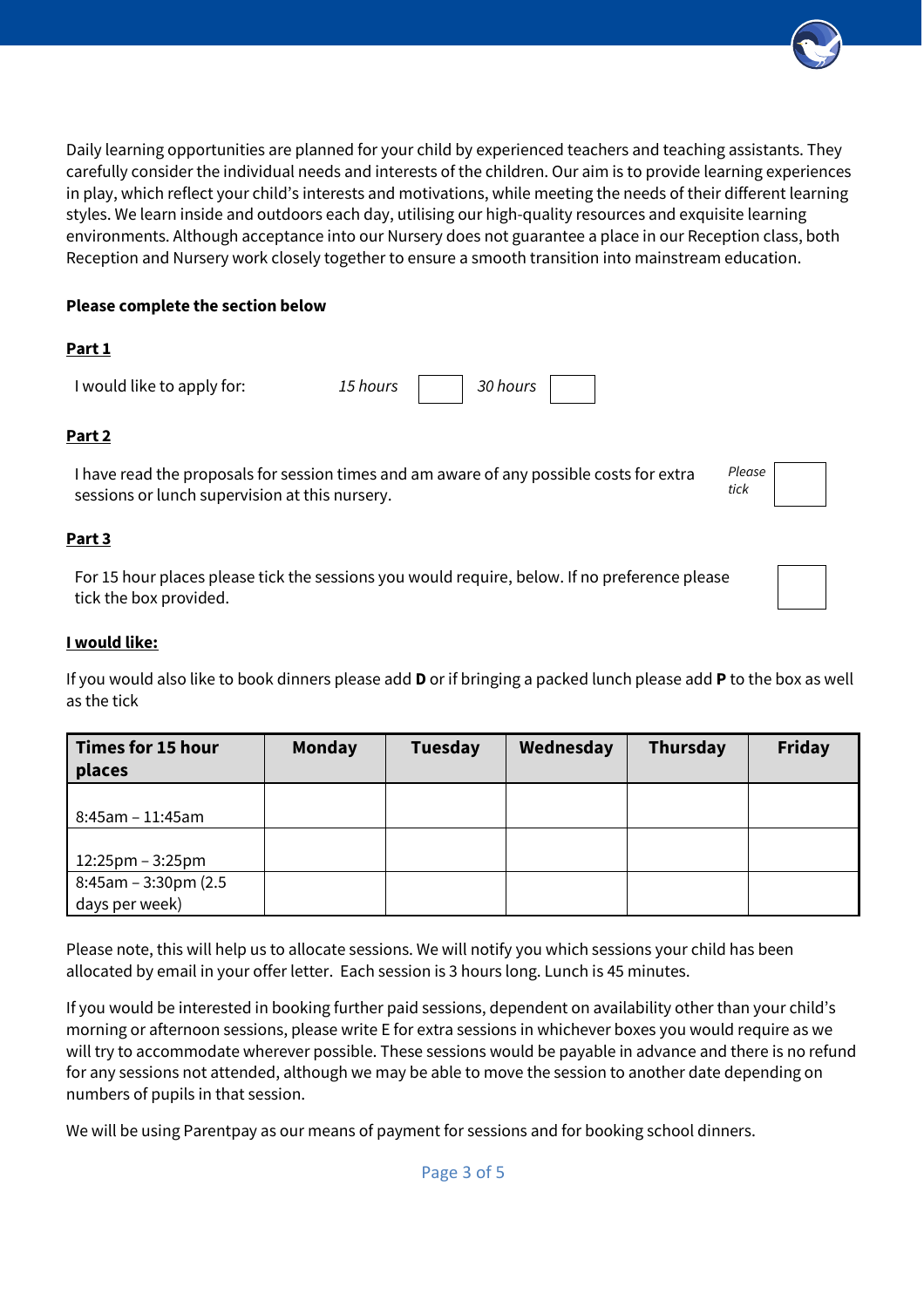#### **Why would you like your child to attend this nursery?**

| Normal area school |  |
|--------------------|--|
| Sibling            |  |
| Feeder school      |  |
| <b>Distance</b>    |  |
| Ease of travel     |  |
| Medical reason     |  |
| Social reason      |  |
| Other              |  |

#### **Please give details of siblings who will be attending the school if applicable**

| Legal Names | Date of Birth |
|-------------|---------------|
|             |               |
|             |               |

**Does your child currently attend any childcare setting – for example, childminder or private nursery? If so, please give the name of the childcare provider your child is currently attending**

**Any additional information (please include any medical needs that your child will need to be supported with)**

# **Section 3 – Details about parent/legal guardian making application**

| <b>Title</b><br><b>Forename</b>                | <b>Surname</b>                    |
|------------------------------------------------|-----------------------------------|
| Address if different from the child's address: |                                   |
| <b>Parent Date of Birth:</b>                   | <b>National Insurance Number:</b> |

Please note, we have to use these along with your child's birth date to register them for the 15 hour childcare and also to check eligibility for 30 hours childcare with the local authority.